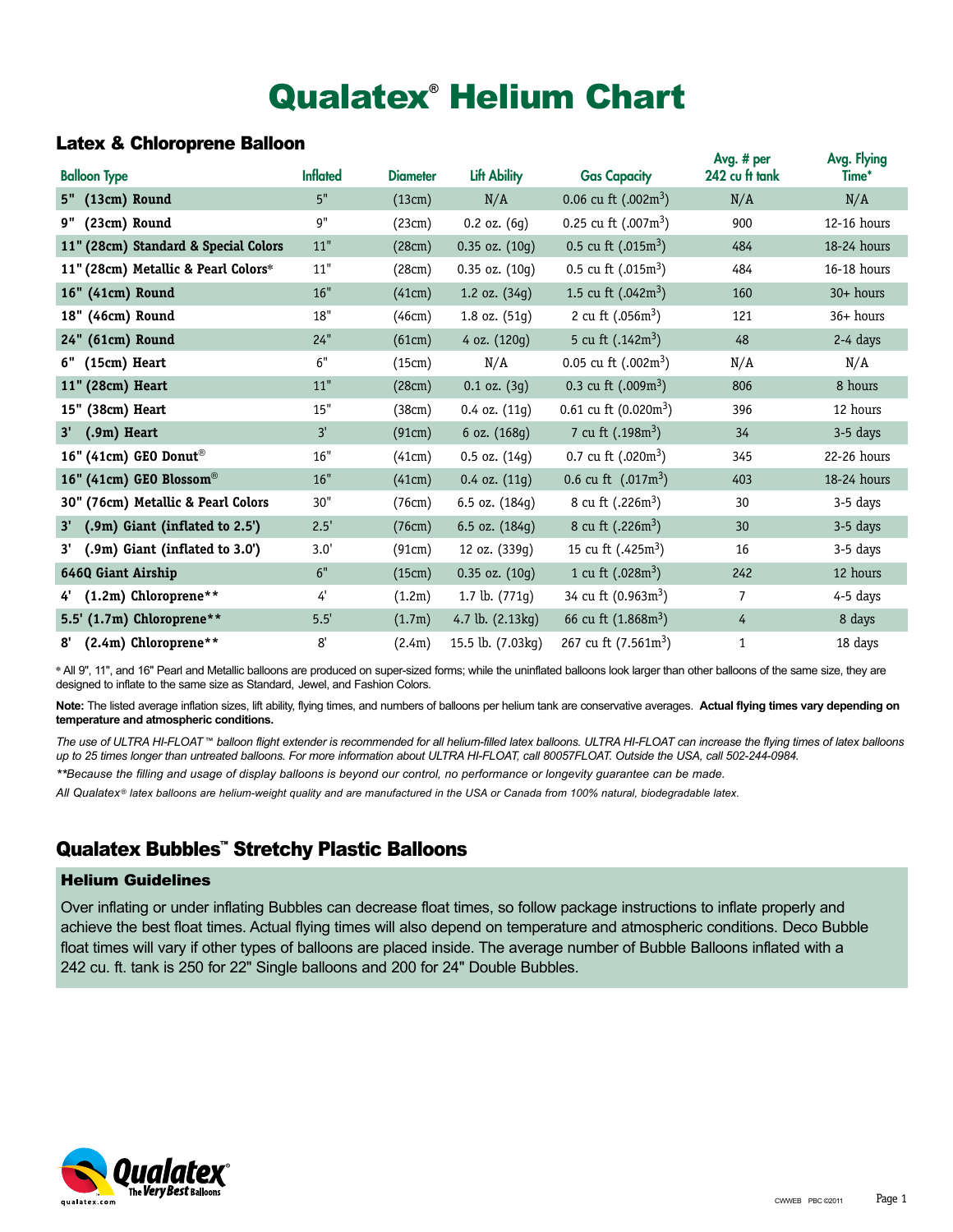# Solid-color Microfoil® Balloon

| <b>Balloon Description</b> | <b>Inflated Size</b> | (Width x Height)   | Lift Ability        | <b>Gas Capacity</b>   | Avg. # per<br>242 cu ft tank |
|----------------------------|----------------------|--------------------|---------------------|-----------------------|------------------------------|
| 18" (46cm) Heart           | 14" x 13"            | 36cm x 33cm        | $0.1$ oz. $(2g)$    | 0.5 cu ft $(.014m^3)$ | 484                          |
| 18" (46cm) Round           | 13.5" x 13.5"        | 34cm x 34cm        | $0.1$ oz. $(2q)$    | 0.5 cu ft $(.014m^3)$ | 484                          |
| 18" (46cm) Square          | $13" \times 13"$     | 33cm x 33cm        | $0.1$ oz. $(3.5q)$  | 0.6 cu ft $(.017m^3)$ | 403                          |
| 20" (51cm) Star            | 18" x 17.5"          | 46cm x 45cm        | $0.1$ oz. $(3q)$    | 0.6 cu ft $(.017m^3)$ | 403                          |
| 24" (61cm) Round Crystal   | 24" x 23"            | 61cm x 58cm        | $0.5$ oz. $(12.9q)$ | 1 cu ft $(.03m^3)$    | 231                          |
| 24" (61cm) Heart Crystal   | 24" x 23"            | 61cm x 58cm        | $0.4$ oz. $(11.8q)$ | 1 cu ft $(.028m^3)$   | 244                          |
| 31" (79cm) Round           | $24"$ x $24"$        | $61cm \times 61cm$ | 1.5 oz. $(43.6q)$   | 1.6 cu ft $(.045m^3)$ | 151                          |
| 34" (86cm) Diamond         | 28" x 28"            | 71cm x 71cm        | 1.5 oz. $(43.7q)$   | 1.5 cu ft $(.042m^3)$ | 161                          |
| 36" (91cm) Heart           | $27.5" \times 27"$   | 70cm x 69cm        | 1.9 oz. $(53g)$     | 4 cu ft $(.113m^3)$   | 61                           |
| 36" (91cm) Round           | $27" \times 27"$     | 69cm x 69cm        | $2.3$ oz. $(66g)$   | 4.4 cu ft $(.125m^3)$ | 55                           |
| 36" (91cm) Star            | 31.5" x 30"          | 80cm x 76cm        | 1.1 oz. $(32q)$     | 2.5 cu ft $(.071m^3)$ | 97                           |

## Qualatex Decor Shapes Microfoil Balloon

| <b>Balloon Description</b>      | <b>Inflated Size</b> | (Width x Height) | Lift Ability         | <b>Gas Capacity</b>   | Avg. # per<br>242 cu ft tank |
|---------------------------------|----------------------|------------------|----------------------|-----------------------|------------------------------|
| 35" (89cm) Crescent Moon        | 29" x 38.5"          | 74cm x 98cm      | $0.5$ oz. $(15.5q)$  | 1.3 cu ft $(.037m^3)$ | 186                          |
| 36" (91cm) Palm Frond (Silver)* | $12" \times 32"$     | 30cm x 81cm      | $0.04$ oz. $(1q)$    | 0.6 cu ft $(.017m^3)$ | 403                          |
| 38" (96cm) Large Taper Swirl    | $12" \times 36"$     | 30cm x 106cm     | $0.25$ oz. $(7q)$    | 0.5 cu ft $(.013m^3)$ | 515                          |
| 40" (101cm) Starpoint           | 38" x 36"            | 97cm x 106cm     | $0.48$ oz. $(13.6q)$ | 1.2 cu ft $(.035m^3)$ | 198                          |

\*Gold and Emerald Green "Palm Fronds" have less lift than Silver and may not float, depending on altitude.

# Qualatex Decor Shapes Microfoil Balloon (Air filled)

|                               |                      |                    |                     |                     | Avg. # per     |
|-------------------------------|----------------------|--------------------|---------------------|---------------------|----------------|
| <b>Balloon Description</b>    | <b>Inflated Size</b> | (Width x Height)   | <b>Lift Ability</b> | <b>Gas Capacity</b> | 242 cu ft tank |
| 9" (23cm) Crescent Moon       | $6" \times 8"$       | $15cm \times 20cm$ | N/A                 | N/A                 | N/A            |
| 13" (33cm) Small Taper        | $6" \times 13"$      | 15cm x 33cm        | N/A                 | N/A                 | N/A            |
| 17" (69cm) Medium Taper Swirl | $8" \times 25"$      | $20cm \times 64cm$ | N/A                 | N/A                 | N/A            |
| 20" (51cm) Starpoint          | 19" x 19"            | 48cm x 48cm        | N/A                 | N/A                 | 1862           |

## Qualatex Microclear<sup>™</sup> and DimensionAir<sup>™</sup>

| <b>Balloon Description</b>    | <b>Inflated Size</b> | (Width x Height)   | Lift Ability       | <b>Gas Capacity</b>   | Avg. # per<br>242 cu ft tank |
|-------------------------------|----------------------|--------------------|--------------------|-----------------------|------------------------------|
| 20" (51cm) Round Microclear   | $16" \times 16"$     | $41cm \times 41cm$ | $0.2$ oz. $(6q)$   | 0.8 cu ft $(.023m^3)$ | 303                          |
| 21" (53cm) Heart DimensionAir | $16"$ x $16"$        | 41cm x 41cm        | $0.2$ oz. $(6q)$   | 0.7 cu ft $(.020m^3)$ | 346                          |
| 21" (53cm) Heart Microclear   | $16" \times 16"$     | $41cm \times 41cm$ | $0.2$ oz. $(6q)$   | 0.7 cu ft $(.020m^3)$ | 346                          |
| 20" (51cm) Heart DimensionAir | $14.5" \times 15"$   | 37cm x 38cm        | $0.2$ oz. $(5.5q)$ | 0.4 cu ft $(.012m^3)$ | 550                          |
| 20" (51cm) Round DimensionAir | $15" \times 15"$     | 38cm x 38cm        | $0.2$ oz. $(6.7q)$ | 0.7 cu ft $(.020m^3)$ | 346                          |



The listed average inflation sizes and numbers of balloons per helium tank are conservative averages. A properly inflated, helium-filled Microfoil balloon will float for at least 3-5 days and can be easily refreshed. Actual flying times vary depending on temperature and atmospheric conditions. Visit **qualatex.com** and click on **"Helium Charts"** for the most up-to-date information.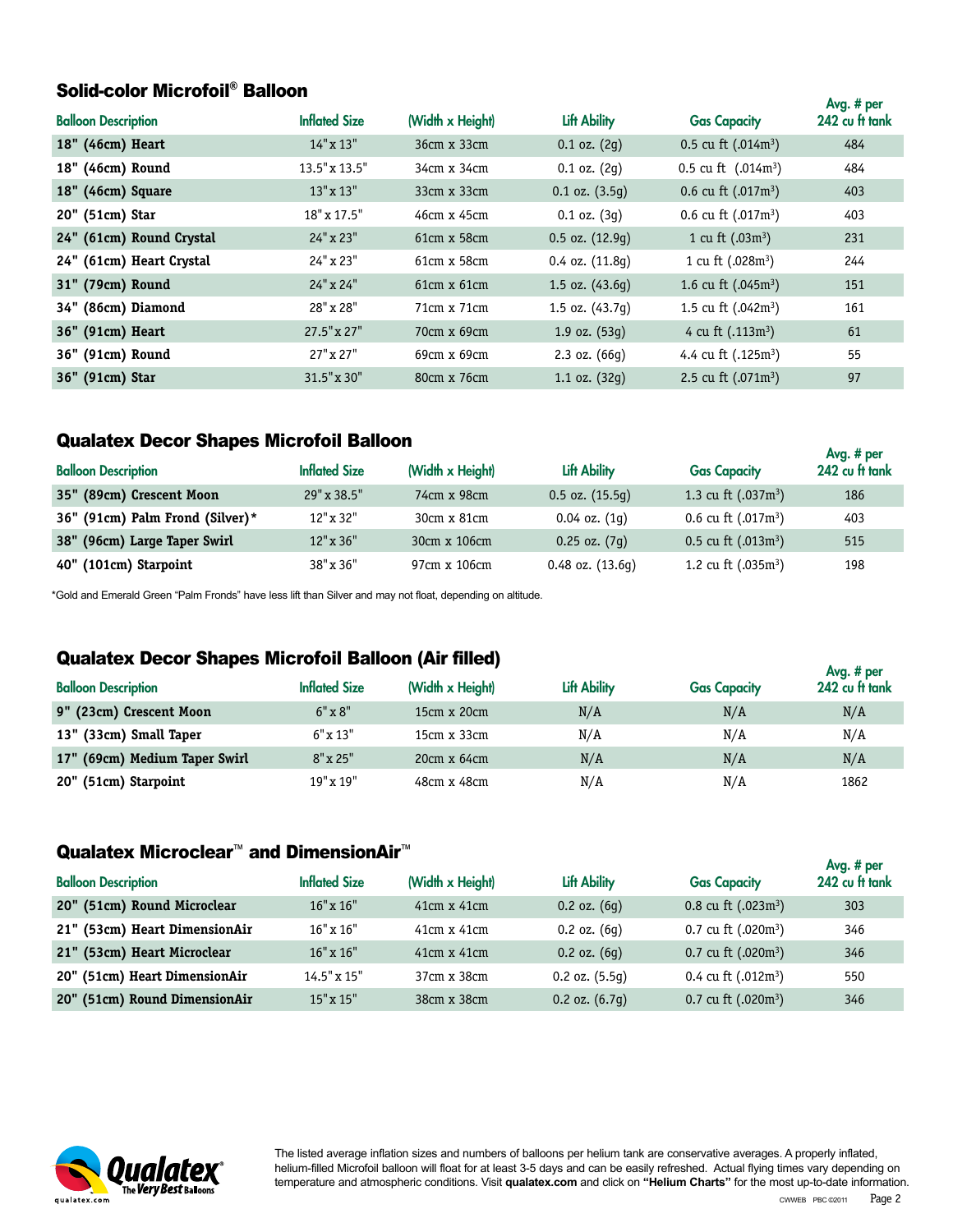#### **Microfoil<sup>®</sup> Balloon Special Shapes (continued)**

| <b>Balloon Description</b>          | <b>Inflated Size</b> | (Width x Height)   | <b>Lift Ability</b>  | <b>Gas Capacity</b>               | Avg # per<br>242 cu ft tank |
|-------------------------------------|----------------------|--------------------|----------------------|-----------------------------------|-----------------------------|
| 18" (46cm) Dice                     | 13" x 10"            | 33cm x 25cm        | $0.1$ oz. $(1.5g)$   | 0.5 cu ft $(.014m^3)$             | 484                         |
| 18" (46cm) Football                 | $18"$ x $13"$        | 46cm x 33cm        | $0.1$ oz. $(2.8g)$   | $0.5$ cu ft $(.014m^3)$           | 484                         |
| 18" (46cm) Star                     | $16" \times 16"$     | 41cm x 41cm        | $0.1$ oz. $(2.3q)$   | 0.4cu ft $(.011m^3)$              | 605                         |
| 19" (48cm) Easter Egg               | 15" x 12"            | 38cm x 30cm        | $0.1$ oz. $(1.4g)$   | 0.6 cu ft $(.017m^3)$             | 403                         |
| 20" (51cm) Round/Poker Chip         | $16"$ x $16"$        | $41cm \times 41cm$ | $0.2$ oz. $(6g)$     | 0.8 cu ft $(.023m^3)$             | 346                         |
| 22" (56cm) Rose                     | 17.5" x 15.5"        | 45cm x 39cm        | $0.2$ oz. $(6g)$     | 1.2 cu ft (.035m <sup>3</sup> )   | 303                         |
| 22" (56cm) Tulip/Rose Bud           | 13"x15"              | 33cm x 38cm        | $0.1$ oz. $(4g)$     | 0.8 cu ft $(.023m^3)$             | 303                         |
| 22" (56cm) Shamrock                 | 19" x 14"            | 48cm x 36cm        | $0.1$ oz. $(3g)$     | 0.7 cu ft $(.020m^3)$             | 346                         |
| 23" (58cm) Sunflower/Zinnia         | 24" x 24"            | 61cm x 61cm        | $0.2$ oz. $(6g)$     | 0.9 cu ft $(.025m^3)$             | 269                         |
| 24" (61cm) Bear                     | $16"$ x $20"$        | 41cm x 51cm        | $0.2$ oz. $(5.3g)$   | .7 cu ft (.021m <sup>3</sup> )    | 327                         |
| 24" (61cm) Heart                    | 19"x 5"              | 48cm x 38cm        | $0.3$ oz. $(9.2g)$   | 1 cu ft $(.025m^3)$               | 272                         |
| 24" (61cm) Rectangle                | 11" x 20"            | 28cm x 51cm        | $0.1$ oz. $(4g)$     | 0.9 cu ft $(.025m^3)$             | 269                         |
| 24" (61cm) Christmas Light          | $14"$ x $21"$        | 36cm x 53cm        | $0.20$ oz. $(5.56g)$ | 0.64 cu ft $(0.018m^3)$           | 378                         |
| 25" (64cm) Frankenstein             | 21" x 17"            | 53cm x 43cm        | $0.3$ oz. $(9q)$     | 1.1 cu ft $(.031m^3)$             | 220                         |
| 25" (64cm) Ghost                    | $17" \times 21"$     | 43cm x 53cm        | $0.2$ oz. $(4.9g)$   | 0.7 cu ft $(.021m^3)$             | 332                         |
| 25" (64cm) Heart w/ Roses (Flowers) | 17" x 20"            | 43cm x 51cm        | $0.07$ oz. $(2g)$    | 0.9 cu ft $(.025m^3)$             | 269                         |
| 25" (64cm) Lily/Hibiscus            | 23" x 25"            | 58cm x 64cm        | $0.3$ oz. $(9q)$     | 1.2 cu ft $(.034m^3)$             | 202                         |
| 26" (66cm) Juke Box                 | 16" x 19.5"          | 41cm x 50cm        | $0.3$ oz. $(8q)$     | 1 cu ft (.028m <sup>3</sup> )     | 242                         |
| 26" (66cm) Vibrant Butterfly        | 20" x 22"            | 51cm x 56cm        | 0.5 oz. (13.58g)     | 1.2 cu ft $(.034m^3)$             | 202                         |
| 27" (69cm) Cupcake                  | 16.5" x 27"          | 42cm x 69cm        | $0.1$ oz. $(3g)$     | 0.8 cu ft $(.023m^3)$             | 303                         |
| 27" (69cm) Ice Cream Cone           | 18" x 24.5"          | 46cm x 62cm        | $0.3$ oz. $(9g)$     | 1.2 cu ft $(.034m^3)$             | 202                         |
| 28" (71cm) 8 Point Star             | 25" x 23"            | 64cm x 58cm        | 0.4 oz. (10.9g)      | 1 cu ft $(.027m^3)$               | 249                         |
| 29" (74cm) Chili Pepper             | 15" x 24.5"          | 38cm x 62cm        | $0.2$ oz. $(6g)$     | 1 cu ft (.028m <sup>3</sup> )     | 242                         |
| 29" (74cm) Scarecrow                | 21" x 22"            | 53cm x 56cm        | $0.2$ oz. $(5.5g)$   | 1.1 cu ft $(.031m^3)$             | 220                         |
| 29" (74cm) Slot Machine             | 23" x 15"            | 58cm x 38cm        | 0.4 oz. (11.3g)      | 1.3 cu ft $(.037m^3)$             | 186                         |
| 30" (76cm) Black Cat                | 28" x 18"            | 71cm x 46cm        | $.32$ oz. $(9g)$     | 1.1 cu ft $(.031m^3)$             | 220                         |
| 30" (76cm) Parrot                   | 29" x 33"            | 74cm x 84cm        | $0.1$ oz. $(2g)$     | 0.7 cu ft $(.020m^3)$             | 346                         |
| 30" (76cm) Pig/Tiger                | 23" x 20"            | 58cm x 51cm        | $0.52$ oz. $(14.8q)$ | 1.37 cu ft (.039m <sup>3</sup> )  | 177                         |
| 30" (76cm) Playing Card/Rectangle   | 16.5" x 23.5"        | 42cm x 60cm        | $0.8$ oz. $(24g)$    | 1.5 cu ft $(.042m^3)$             | 161                         |
| 30" (76cm) Snowman                  | 24" x 20"            | 61cm x 51cm        | $0.3$ oz. $(8.8g)$   | .8 cu ft $(.022m^3)$              | 314                         |
| 31" (79cm) Delightful Daisy         | 27" x 27"            | 69cm x 69cm        | 1.36 oz. (38.65g)    | 2.41 cu ft (.068m <sup>3</sup> )  | 100                         |
| 31" (79cm) Haunted House            | 25" x 29"            | 64cm x 74cm        | $0.5$ oz. $(13.4g)$  | 1.4 cu ft (.040m <sup>3</sup> )   | 173                         |
| 31" (79cm) Heart                    | 25" x 25"            | 64cm x 64cm        | 1.4 oz. (39.2g)      | 2.6 cu ft $(.074m^3)$             | 93                          |
| 31" (79cm) Round                    | 24" x 24"            | 61cm x 61cm        | 1.5 oz. $(43.6g)$    | 1.6 cu ft $(.045m^3)$             | 151                         |
| 32" (81cm) Cornucopia               | 28" x 22"            | 71cm x 56cm        | $0.6$ oz. $(17.3g)$  | 1.4 cu ft $(.039m^3)$             | 175                         |
| 32" (81cm) Cow/Giraffe              | 24" x 27"            | 61cm x 69cm        | 0.60 oz. (16.91g)    | 1.54 cu ft. (.044m <sup>3</sup> ) | 157                         |
| 32" (81cm) Farm Tractor             | 27" x 24"            | 69cm x 61cm        | 1.28 oz. (36.4g)     | 2.32 cu ft $(.066m^3)$            | 104                         |
| 32" (81cm) Funny Face Flower        | 24" x 26"            | 61cm x 66cm        | $0.2$ oz. $(6g)$     | 1.3 cu ft $(.037m^3)$             | 188                         |
| 32" (81cm) HERSHEY'S KISSES™        | 18.5" x 20.5"        | 47cm x 52cm        | $0.2$ oz. $(6g)$     | 1 cu ft (.028m <sup>3</sup> )     | 242                         |
| 32" (81cm) Skull and Cross bones    | 32" x 31"            | 81cm x 66cm        | 0.4 oz. (10.5g)      | 1 cu ft (.026m <sup>3</sup> )     | 242                         |
| 33" (84cm) Gothic Spider            | 24" x 28"            | 61cm x 71cm        | 0.28 oz. (7.93g)     | $1.06$ (.030m <sup>3</sup> )      | 228                         |
| 33" (84cm) Nutcracker               | 16" x 29"            | 41cm x 74cm        | 0.19oz. (5.29g)      | $0.89$ (.025m <sup>3</sup> )      | 272                         |

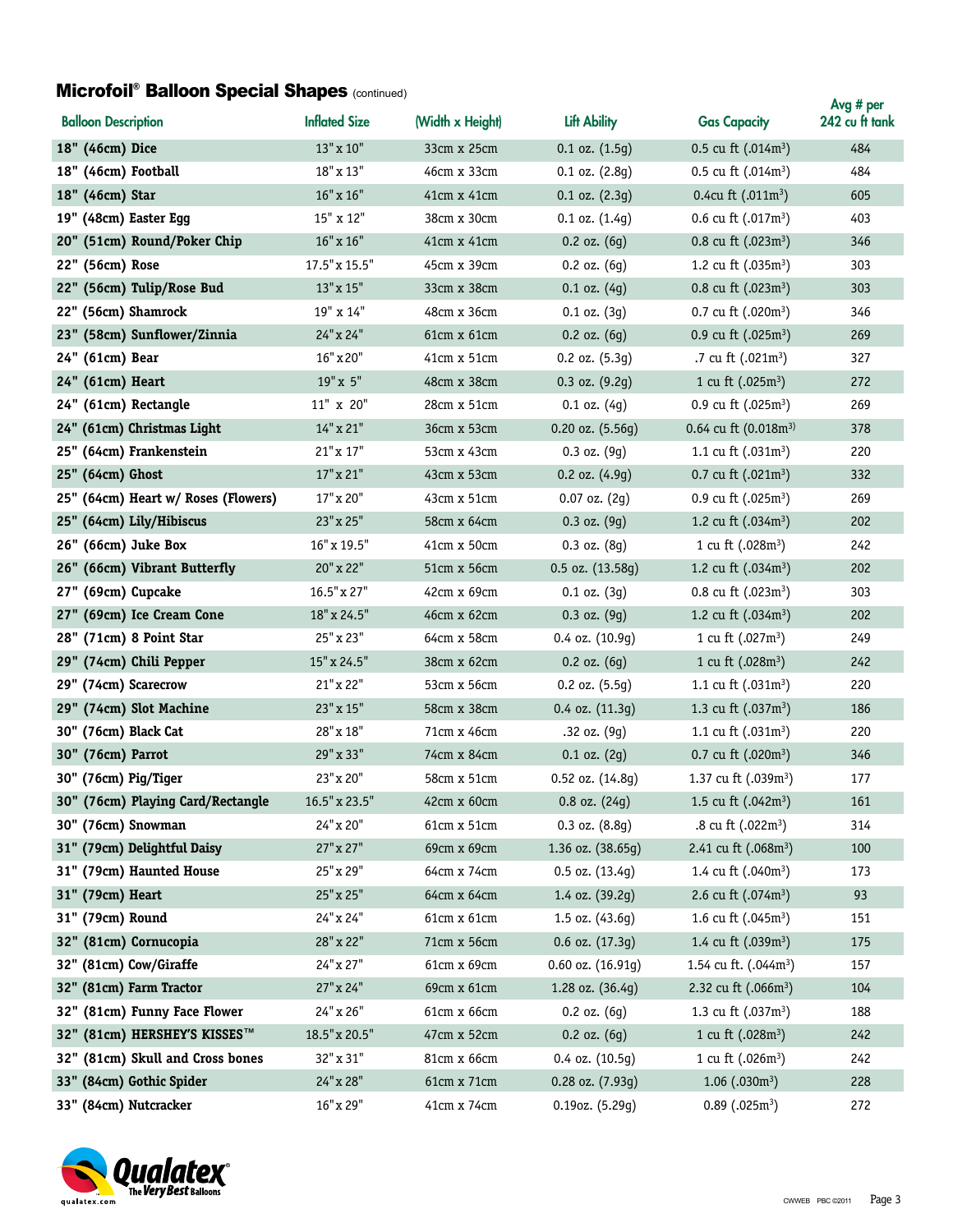### Microfoil® Balloon Special Shapes (continued)

| <b>Balloon Description</b>             | <b>Inflated Size</b> | (Width x Height) | Lift Ability          | <b>Gas Capacity</b>              | Avg. # per<br>242 cu ft tank |
|----------------------------------------|----------------------|------------------|-----------------------|----------------------------------|------------------------------|
| 33" (84cm) Rubber Duckie               | 24" x 24"            | 61cm x 64cm      | $0.4$ oz. $(11g)$     | 1.2 cu ft $(.035m^3)$            | 197                          |
| 34" (86cm) Bear w/Heart                | 31" x 20"            | 79cm x 51cm      | $0.4$ oz. $(12.5q)$   | 1.3 cu ft (.037m <sup>3</sup> )  | 186                          |
| 34" (86cm) Bunny                       | 11"x34"              | 38cm x 86cm      | $0.3$ oz. $(8.2g)$    | 1.2 cu ft $(.034m^3)$            | 202                          |
| 34" (86cm) Heart w/Bow                 | 20" x 24"            | 51cm x 61cm      | 0.5 oz. (14.5g)       | 1.7 cu ft (.048m <sup>3</sup> )  | 142                          |
| 34" (86cm) Heart w/Ruffles             | 34" x 31"            | 86cm x 79cm      | 0.8 oz. (23.9g)       | 2.4 cu ft (.068m <sup>3</sup> )  | 101                          |
| 34" (86cm) Old St Nicholas             | 26" x 16"            | 66cm x 41cm      | 0.5 oz. (13.5g)       | 1.26 cu ft (.036m <sup>3</sup> ) | 192                          |
| 34" (86cm) 8 Point Star                | 30" x 32"            | 66cm x 81cm      | 1.2 oz. (35.2g)       | 2.31 cu ft (.065m <sup>3</sup> ) | 105                          |
| 35" (89cm) Christmas Tree and Presents | 22" x 31"            | 56cm x 79cm      | 0.52 oz. (14.79g)     | 1.26 cu ft $(.036m^3)$           | 192                          |
| 35" (89cm) Frosted Cupcake             | 20" x 29"            | 51cm x 74cm      | 0.76 oz. (21.45g)     | 1.18 cu ft (.033m <sup>3</sup> ) | 205                          |
| 35" (89cm) Gingerbread House           | $21"$ x $27"$        | 53cm x 69cm      | $0.31$ oz. $(8.76q)$  | 1.16 cu ft $(.033m3)$            | 209                          |
| 35" (89cm) Moon & Cat                  | 28" x 28"            | 71cm x 71cm      | 0.49 oz. (14g)        | 1.6 cu ft $(.045m^3)$            | 152                          |
| 35" (89cm) Party Jack and Bat          | 28" x 24"            | 71cm x 61cm      | 0.5 oz. (15.3g)       | 1.4 cu ft (.040m <sup>3</sup> )  | 173                          |
| 35" (89cm) Sun                         | 28.5" x 28.5"        | 72cm x 72cm      | $0.5$ oz. $(14g)$     | 1.7 cu ft (.048m <sup>3</sup> )  | 142                          |
| 36" (91cm) Clifford                    | 31" x 20"            | 79cm x 51cm      | 0.59 oz. (16.81g)     | 1.57 cu ft $(.044m^3)$           | 154                          |
| 36" (91cm) Friendly Party Spider       | 32" x 28"            | 81cm x 71cm      | 0.46 oz. (13.05g)     | 1.37 cu ft (.039m <sup>3</sup> ) | 177                          |
| 36" (91cm) Giant Witch Hat             | 27" x 31"            | 69cm x 79cm      | $0.27$ oz. $(7.69g)$  | 0.97 cu ft $(.027m^3)$           | 249                          |
| 36" (91cm) Love You Panda Bear         | 28" x 26"            | 71cm x 66cm      | 0.47 oz. (13.28g)     | 1.56 cu ft (.044m <sup>3</sup> ) | 155                          |
| 36" (91cm) Penguin                     | 31" x 25"            | 79cm x 64cm      | 0.95 oz. (26.9g)      | 1.4 cu ft $(.040m^3)$            | 173                          |
| 36" (91cm) Megamind Head Shape         | 30" x 27"            | 76cm x 69cm      | 0.72 oz. (20.42g)     | 1.69 cu ft (.048m <sup>3</sup> ) | 143                          |
| 36" (91cm) Swirly Snail                | 28" x 24"            | 71cm x 61cm      | 0.73 oz. (20.79g)     | 1.84 cu ft (.052m <sup>3</sup> ) | 132                          |
| 36" (91cm) #1 Grad                     | 28" x 30"            | 71cm x 76cm      | $0.7$ oz. $(18.6g)$   | 2 cu ft $(.056m^3)$              | 123                          |
| 36" (91cm) 8 Pointed Star              | 29" x 33"            | 74cm x 84cm      | 1.2 oz. (34.2g)       | 1.7 cu ft $(.049m^3)$            | 141                          |
| 36" (91cm) Heart w/ Crown              | 29" x 22"            | 74cm x 56cm      | $0.6$ oz. $(16.9g)$   | 1.5 cu ft $(.042m^3)$            | 161                          |
| 36" (91cm) Penguin                     | 31" x 25"            | 79cm x 64cm      | 1 oz. (26.9g)         | 1.4 cu ft (.040m <sup>3</sup> )  | 173                          |
| 36" (91cm) Santa and Rudolph           | 24" x 30"            | 61cm x 76cm      | .7 oz. (19.2g)        | 2.3 cu ft $(.066m^3)$            | 103                          |
| 36" (91cm) Smile Face w/Grad Cap       | 22" x 28"            | 56cm x 71cm      | 0.7 oz. (20.4g)       | 1.8 cu ft $(.051m^3)$            | 134                          |
| 37" (94cm) Classic Caddy               | 32" x 17.5"          | 81cm x 44cm      | $0.6$ oz. $(17.6g)$   | 0.6 cu ft $(.017m^3)$            | 403                          |
| 37" (94cm) Hot Air Balloon             | 24" x 29"            | 61cm x 74cm      | 0.97 oz. (27.5g)      | 2.01 cu ft (.057m <sup>3</sup> ) | 120                          |
| 37" (94cm) Merry Santa                 | 25" x 31"            | 64cm x 79cm      | $0.41$ oz. $(11.73g)$ | 1.37 cu ft $(.039m^3)$           | $177\,$                      |
| 38" (96cm) Angel Sugar Cat             | 20" x 28"            | 51cm x 71cm      | $0.33$ oz. $(9.44g)$  | 1.33 cu ft (.038m <sup>3</sup> ) | 182                          |
| 38" (96cm) Crown                       | 32" x 24"            | 81cm x 61cm      | $0.5$ oz. $(15.3q)$   | 1.5 cu ft $(.041m^3)$            | 166                          |
| 38" (96cm) Decorated Cake              | 23" x 32"            | 58cm x 81cm      | $0.57$ oz. $(16.25g)$ | 1.43 cu ft (.040m <sup>3</sup> ) | 169                          |
| 38" (96cm) Kite                        | 28" x 32"            | 71cm x 81cm      | 1 oz. (27.6g)         | 2.2 cu ft $(.061m^3)$            | 112                          |
| 38" (96cm) Number One                  | 15" x 34"            | 38cm x 86cm      | $0.56$ oz. $(15.87g)$ | 1.42 cu ft (.040m <sup>3</sup> ) | 170                          |
| 38" (96cm) Spring Hat                  | 33" x 20"            | 84cm x 51cm      | $0.81$ oz. $(23g)$    | 1.79 cu ft (.051m <sup>3</sup> ) | 135                          |
| 38" (96cm) Smilin' Pumpkin             | 26" x 30"            | 66cm x 76cm      | 1.6 oz. (44.8g)       | 2.8 cu ft (.078m <sup>3</sup> )  | 88                           |
| 39" (99cm) Flying Bug                  | 33" x 26"            | 84cm x 66cm      | 0.71 oz. (20.05g)     | 1.79 cu ft $(.051m^3)$           | 135                          |
| 39" (99cm) Number Seven                | 23" x 36"            | 58cm x 91cm      | 0.51 oz. (14.49g)     | 1.48 cu ft (.042m <sup>3</sup> ) | 164                          |
| 39" (99cm) Number Zero                 | 27" x 34"            | 61cm x 86cm      | 0.41 oz. (11.67g)     | 1.79 cu ft $(.051m^3)$           | 135                          |
| 39" (99cm) Oh Christmas Tree           | 22" x 36"            | 56cm x 106cm     | $0.9$ oz. $(24g)$     | 1.5 cu ft (.043m <sup>3</sup> )  | 158                          |
| 39" (99cm) Po the Panda                | 35" x 22"            | 71cm x 56cm      | $0.65$ oz. $(18.4g)$  | 1.61 cu ft (.046m <sup>3</sup> ) | 150                          |